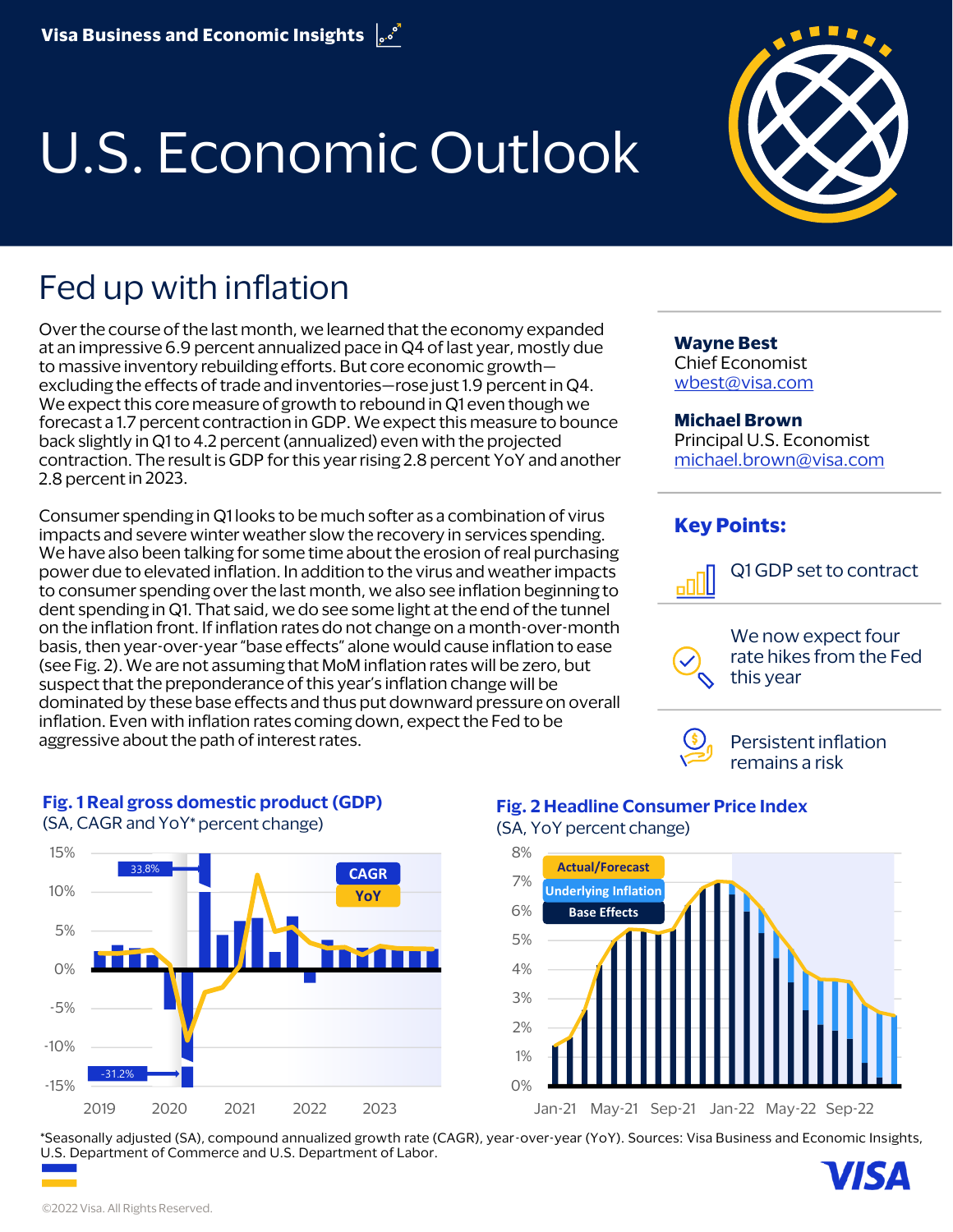# Fed up with inflation (*cont.*)

#### **The real economy begins to feel the pressure**

While the January jobs report showed robust hiring (467,000 jobs added) our Visa Spending Momentum Index told the story of less broad-based consumer momentum in January.

This could translate into the third straight month of a decline in real consumer spending in January. While we expect a modest bounce back in spending in the second quarter, beyond the H1 distortions, longer-run trends suggest a continued moderation in the pace of real consumer spending this year. As the fiscal support of the last two years fades away, the longer-term fundamentals of a large retiree population, a smaller labor force and more modest income growth may moderate both the pace of real consumer spending and overall real GDP growth over the longer-run.

Income growth will likely fade in the near term due to the expiration of the Child Tax Credit payments and smaller than expected tax refunds. In addition, borrowing costs are set to rise as interest rate hikes from the Fed begin to increase the cost of consumer credit. Yet another marginal hit to some consumers' income could occur again in May with the expiration of the federal student loan deferral program. We expect nominal consumer spending to grow 7.1 percent this year with real growth of 3.0 percent. Nominal spending is expected to rise 3.9 percent in 2023 with real spending growth of 2.3 percent.

#### **Rate hikes on the horizon**

Following the most recent FOMC meeting, Fed Chairman Jay Powell held a press conference where he signaled that rate hikes were on the horizon. Many, including financial markets, were taken off guard by Powell's tone, which suggested that the Fed members were getting fed up with high inflation readings and set to act quickly to begin increasing interest rates. We now expect the Fed to hike interest rates by 25 basis points during the March meeting and continue each quarter. We see the upper bound of the federal funds rate ending this year at 1.25 percent and 2.25 percent next year. The Fed has also signaled that it will move up the timeline for reducing its balance sheet, which will also impact rates. In response to these policy changes, the yield curve is expected to flatten with the spread between the 3-month T-bill and the 10-year U.S. Treasury falling to 1.43 basis points by the end of this year and 1.11 basis points by the end of 2023.

#### **Risks to the outlook**

Risks to the outlook continue to be virus related. Even as case counts begin to subside, we remain concerned about the possibility of near-term inflation pressures continuing as production may have been disrupted due to employee illness, exacerbating ongoing supply chain issues. In addition, uncertainty remains about how consumers will respond to the expiration of the Child Tax Credit and other fiscal programs that ended in December. The other emerging risk is that the Federal Reserve could act too aggressively to combat inflation and thus slow the economy (and hiring) too much.

|                                             | Actual |                |                |         | Forecast |                |                |        | Actual  |        | Forecast |        |
|---------------------------------------------|--------|----------------|----------------|---------|----------|----------------|----------------|--------|---------|--------|----------|--------|
|                                             | 2021   |                |                |         | 2022     |                |                |        | 2020    | 2021   | 2022     | 2023   |
|                                             | Q1     | Q <sub>2</sub> | Q <sub>3</sub> | Q4      | Q1       | Q <sub>2</sub> | Q <sub>3</sub> | Q4     |         |        |          |        |
| Gross Domestic Product (CAGR)               | 6.3    | 6.7            | 2.3            | 6.9     | $-1.7$   | 3.9            | 2.8            | 2.8    | $-3.4$  | 5.7    | 2.8      | 2.8    |
| Personal Consumption                        | 11.4   | 12.0           | 2.0            | 3.3     | 1.2      | 3.7            | 2.3            | 2.2    | $-3.8$  | 7.9    | 3.0      | 2.3    |
| <b>Business Fixed Investment</b>            | 12.9   | 9.2            | 1.7            | 2.0     | 12.9     | 10.1           | 9.2            | 8.7    | $-5.3$  | 7.3    | 7.9      | 8.1    |
| Equipment                                   | 14.1   | 12.1           | $-2.3$         | 0.8     | 11.5     | 11.7           | 10.3           | 9.6    | $-8.3$  | 12.9   | 7.5      | 8.8    |
| Intellectual Property Products              | 15.6   | 12.5           | 9.1            | 10.6    | 11.9     | 11.7           | 10.5           | 9.7    | 2.8     | 10.2   | 11.0     | 8.9    |
| Structures                                  | 5.4    | $-3.0$         | $-4.1$         | $-11.4$ | 1.1      | 1.3            | 2.0            | 3.3    | $-12.5$ | $-8.2$ | $-2.0$   | 3.5    |
| <b>Residential Construction</b>             | 13.3   | $-11.7$        | $-7.7$         | $-0.8$  | 0.6      | $-0.3$         | 0.8            | 0.9    | 6.8     | 9.0    | $-1.7$   | 1.0    |
| Government Purchases                        | 4.2    | $-2.0$         | 0.9            | $-2.9$  | 0.2      | 1.1            | 1.2            | 1.5    | 2.5     | 0.5    | $-0.1$   | 1.6    |
| Net Exports Contribution to Growth (%)      | $-1.6$ | $-0.2$         | $-1.3$         | 0.0     | $-0.2$   | $-0.5$         | $-0.4$         | $-0.4$ | $-0.3$  | $-1.4$ | $-0.5$   | $-0.4$ |
| Inventory Change Contribution to Growth (%) | $-2.6$ | $-1.3$         | 2.2            | 4.9     | $-2.0$   | 0.0            | 0.0            | 0.0    | $-0.5$  | 0.3    | 0.6      | 0.0    |
| Nominal Personal Consumption (YoY % Chg.)   | 3.9    | 20.7           | 11.7           | 13.0    | 10.4     | 7.2            | 6.3            | 4.8    | $-2.6$  | 12.1   | 7.1      | 3.9    |
| Nominal Personal Income                     | 16.1   | 1.6            | 5.2            | 7.0     | $-4.5$   | 1.8            | 1.8            | 2.0    | 6.5     | 7.3    | 0.2      | 4.0    |
| Retail Sales Ex-Autos                       | 11.6   | 28.5           | 15.8           | 18.5    | 8.6      | 3.4            | 2.2            | 0.4    | 0.2     | 18.4   | 3.5      | 2.5    |
| Consumer Price Index                        | 1.9    | 4.8            | 5.3            | 6.7     | 6.6      | 4.7            | 3.6            | 2.6    | 1.2     | 4.7    | 4.3      | 1.9    |
| Federal Funds Rate (Upper Bound)            | 0.25   | 0.25           | 0.25           | 0.25    | 0.50     | 0.75           | 1.00           | 1.25   | 0.25    | 0.25   | 0.88     | 1.88   |
| <b>Prime Rate</b>                           | 3.25   | 3.25           | 3.25           | 3.25    | 3.50     | 3.75           | 4.00           | 4.25   | 3.54    | 3.25   | 3.88     | 4.88   |
| 10-Year Treasury Yield                      | 1.74   | 1.45           | 1.52           | 1.52    | 1.80     | 2.32           | 2.50           | 2.55   | 0.89    | 1.45   | 2.29     | 2.71   |

Forecast as of: February 10, 2022

Interest rates presented are end of quarter rates

Note: Annual numbers represent year-over-year percent changes and annual averages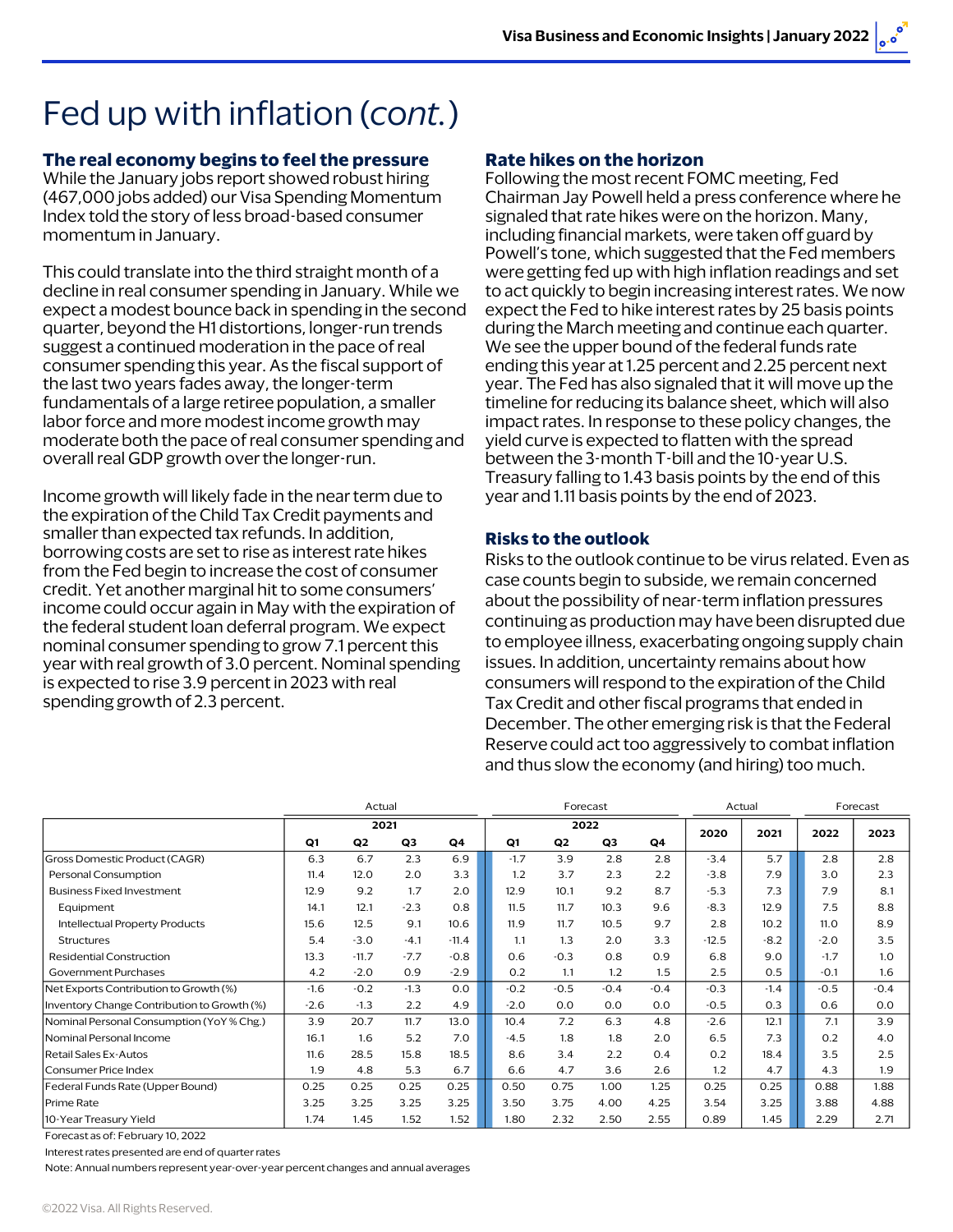## Forward-looking statements

This report may contain forward-looking statements within the meaning of the U.S. Private Securities Litigation Reform Art of 1995. These statements are generally identified by words such as "outlook", "forecast", "projected", "could", "expects", "will" and other similar expressions. Examples of such forward-looking statements include, but are not limited to, statement we make about Visa's business, economic outlooks, population expansion and analyses. All statements other than statements of historical fact could be forward-looking statements, which speak only as of the date they are made, are not guarantees of future performance and are subject to certain risks, uncertainties and other factors, many of which are beyond our control and are difficult to predict. We describe risks and uncertainties that could cause actual results to differ materially from those expressed in, or implied by, any of these forward-looking statements in our filings with the SEC. Expect as required by law, we do not intend to update or revise any forward-looking statements as a result of new information, future events or otherwise

### Disclaimer

Case studies, comparisons, statistics, research and recommendations are provided "AS IS" and intended for informational purposes only and should not be relied upon for operational, marketing, legal, technical, tax, financial or other advice. Visa Inc. neither makes any warranty or representation as to the completeness or accuracy of the information within this document, nor assumes any liability or responsibility that may result from reliance on such information. The Information contained herein is not intended as investment or legal advice, and readers are encouraged to seek the advice of a competent professional where such advice is required.

#### **Visa Business and Economic Insights Staff**

| <b>Wayne Best, Chief Economist</b>                      | wbest@visa.com         |
|---------------------------------------------------------|------------------------|
| <b>Bruce Cundiff, Vice President, Consumer Insights</b> | bcundiff@visa.com      |
| <b>Michael Brown, Principal U.S. Economist</b>          | michael.brown@visa.com |
| Adolfo Laurenti, Principal European Economist           | laurenta@visa.com      |
| <b>Richard Lung, Principal Global Economist</b>         | rlung@visa.com         |
| Glenn Maguire, Principal Asia Pacific Economist         | gmaguire@visa.com      |
| <b>Mohamed Bardastani, Senior CEMEA Economist</b>       | mbardast@visa.com      |
| Jennifer Doettling, Director, Content and Editorial     | jdoettli@visa.com      |
| <b>Michael Nevski, Director, Consumer Insights</b>      | mnevski@visa.com       |
| <b>Dulguun Batbold, Global Economist</b>                | dbatbold@visa.com      |
| <b>Travis Clark, U.S. Economist</b>                     | wiclark@visa.com       |
| Angelina Pascual, European Economist                    | anpascua@visa.com      |
| <b>Mariamawit Tadesse, Global Economist</b>             | mtadesse@visa.com      |
| Woon Chian Ng, Associate Asia Pacific Economist         | woonng@visa.com        |
| <b>Juliana Tang, Executive Assistant</b>                | jultang@visa.com       |
|                                                         |                        |

**Juliana Tang, Executive Assistant** [jultang@visa.com](mailto:jultang@visa.com)  **For more information, please visit us at [Visa.com/Economicinsights](http://www.visa.com/EconomicInsights) or [VisaEconomicInsights@visa.com](mailto:VisaEconomicInsights@visa.com).**